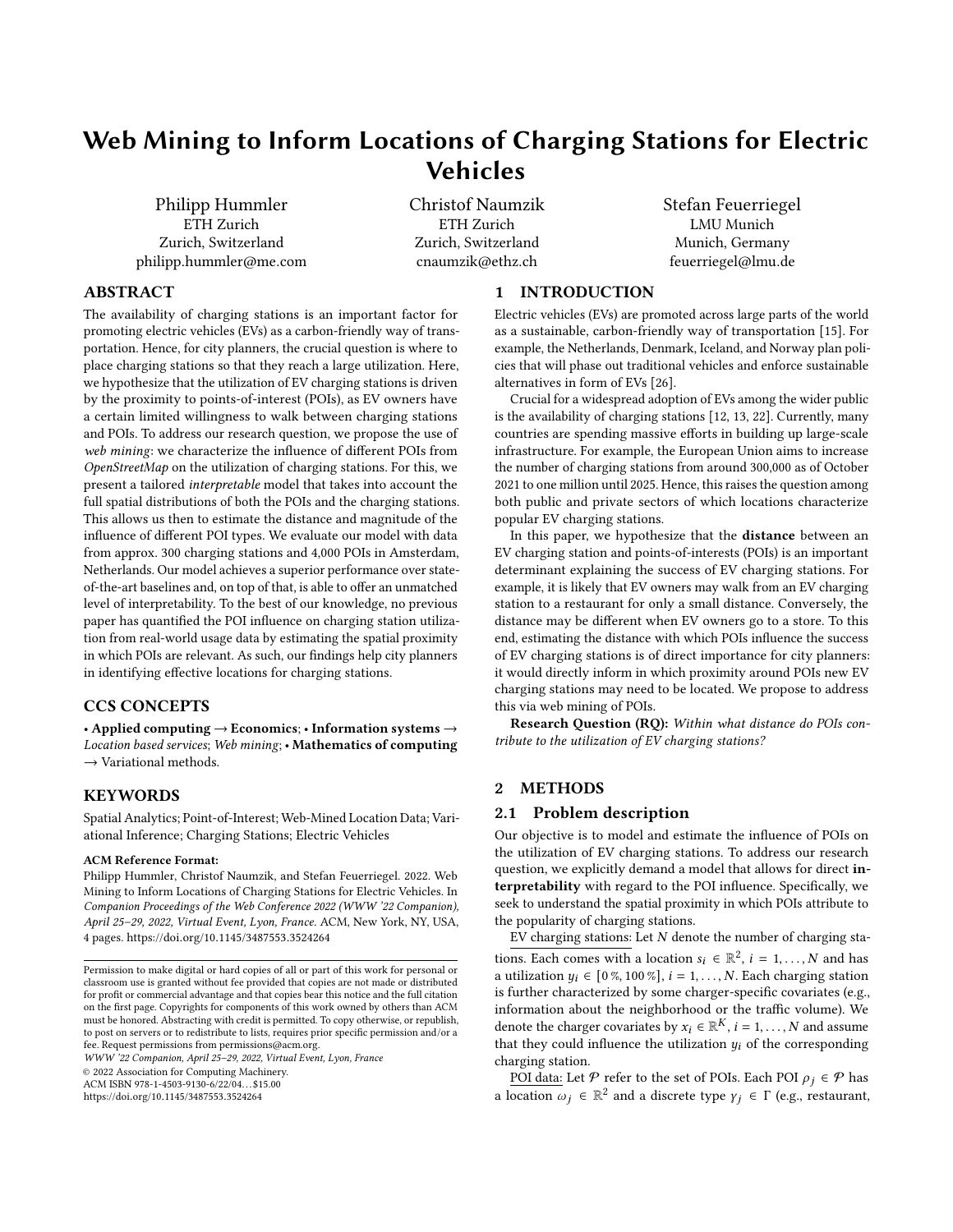public store, public transportation). We write the POI as a tuple  $\rho_i = (\omega_i, \gamma_i).$ 

Based on the above, we then estimate a model  $y_i \sim p(f(\mathbf{x}_i, s_i, \mathcal{P})),$ for  $i = 1, \ldots, N$ . Of note, both EV charging stations and POIs have a spatial distribution that must be carefully modeled. As such, we require a spatial model that accounts for the different locations of both. Our model should further consider that each POI (of type  $\gamma$ ) only influences the utilization within a radius  $\theta_{\gamma}$  ("walking distance").

## 2.2 Model specification

Components: We standardize  $y_i$  and model it using a Gaussian likelihood.<sup>[1](#page-1-0)</sup> As in [\[14\]](#page-3-6), our model consists of three separate components: (1) a charger influence, (2) a POI influence, and (3) spatial heterogeneity.<sup>[2](#page-1-1)</sup>

- (1) The **charger influence** is captured by the term  $g(\mathbf{x}_i; \mathbf{y}_x)$ , where  $x_i$  are the charger-specific covariates and  $\mathcal{Y}_x$  parameters of the function  $g$ . We later set  $g$  to a neural network (and linear functions in the sensitivity analysis).
- (2) The **POI influence** of a single POI  $\rho = (\omega, \gamma)$  is modeled through a scaling factor  $\alpha_{\rho}$  (the magnitude of the influence) and a kernel function  $k_Y(s_i, \omega; \mathcal{Y}_Y)$  with parameters  $\mathcal{Y}_Y$ . The kernel function accounts for the distance  $||s_i - \omega||$  between a charging station at  $s_i$  and a POI at  $\omega$ . Importantly, the scaling factor  $\alpha_{\rho}$  is specific to each POI  $\rho$  and the kernel function  $k_{\gamma}$ is specific to the type  $\gamma$  of the POI.
- (3) The **spatial heterogeneity**  $h_0(s_i; \lambda)$  should capture all remaining variation within cities beyond charger/POI influence (e.g., if a certain city area is more popular). For city planners, this gives the baseline utilization in the city. Following [\[1\]](#page-3-7), the spatial heterogeneity was estimated via a latent zero-mean Gaussian process  $\mathcal{GP}(0, k_0(\cdot, \cdot; \lambda_0))$  with a kernel function  $k_0$ (here: Matérn [3](#page-1-2)/2 kernel $^3$ ) and parameters  $\bm{\mathcal{)}_0.}$

Regression: Combining the previous components and denoting  $(1 - \lambda_x, \lambda_y, \lambda_0)$ , we yield

$$
f(\mathbf{x}_i, s_i, \mathcal{P}; \mathbf{y}) = \underbrace{q(\mathbf{x}_i; \mathbf{y}_x)}_{\text{charge}} + \underbrace{q(\mathbf{x}_i; \mathbf{y}_x)}_{\text{influence}} + \underbrace{q(\mathbf{x}_i, \mathbf{y}_i; \mathbf{y}_y)}_{\text{pof}} + \underbrace{q(\mathbf{x}_i; \mathbf{y}_0)}_{\text{beta}}.
$$

Kernel: In our model, the kernel  $k<sub>V</sub>$  is responsible for capturing the POI influence by distance. To answer our research question, we use a ReLU (rectified linear unit) kernel. It leads to a linear effect up to a certain maximum distance  $\theta_Y$ . Beyond the distance  $\theta_Y$ , the influence

of the POI is set to zero, i.e.,  $k_Y(s, \omega; \theta_Y) = \text{ReLU} \left( 1 - \frac{\|s - \omega\|}{\theta_w} \right)$  $\frac{\overline{-\omega_{\parallel}}}{\theta_{\rm W}}$  .

#### <span id="page-1-4"></span>2.3 Interpretability

Our POI model allows for direct interpretability to answer our research question. Formally, our model returns two quantities to understand the influence of a certain POI on the utilization of EV charging stations:

- (1) Distance. The ReLU kernel defines a maximum distance (which we refer to as "cut-off distance" or "walking distance") around POIs within which the POI influence is non-zero. This is provided in form of a radius  $\theta_Y$  (e.g., a POI may only influence the popularity of an EV charging station within 100 m or 200 m as EV owners typically do not walk any farther). Crucially, the radius is directly learned from observational data. Moreover, the radius is specific to each POI type  $\gamma$ . For example, there may be a longer walking distance for POI type "store", than for POI type "restaurant".
- (2) Magnitude. The overall magnitude of the POI influence is determined by the scaling factor  $\alpha_{\rho}$ . The scaling factor is allowed to vary across POIs, and we thus have an estimate for the influence of each POI. We can also compare the influence of different POI types by computing the average effect size of all POIs of a specific type  $\gamma$  via  $\bar{\alpha}_{\gamma} = \frac{1}{|\mathcal{P}_{\gamma}|} \int_{\rho \in \mathcal{P}_{\gamma}} |\alpha_{\rho}|$ , where  $P_Y$  is the set of POIs of type  $\gamma$ .

## 2.4 Estimation

We estimate the model via the following efficient learning algorithm. Specifically, by adapting [\[14\]](#page-3-6), we yield a tailored sparse variational inference for our problem. We use the combined influence of all POIs of type  $\gamma$ , i.e.,

$$
h_Y(s_i, V_Y; \mathcal{Y}_Y) = \sum_{\rho = (\omega, \gamma) \in V_W} \alpha_{\rho} k_Y(s_i, \omega; \mathcal{Y}_Y)
$$

to write our model as

write our model as  

$$
f(\mathbf{x}_i, s_i, \mathcal{P}; \mathbf{y}) = g(\mathbf{x}_i; \mathbf{y}_x) + \sum_{\gamma \in \Gamma} h_{\gamma}(s_i, V_{\gamma}; \mathbf{y}_x) + h_0(s_i; \mathbf{y}_0),
$$

for  $i = 1, ..., N$ . As shown in [\[14\]](#page-3-6),  $h<sub>\gamma</sub>$  is given by a zero-mean Gaussian process  $\mathcal{GP}(0,\tilde{k}_Y(\cdot,\cdot;\theta_Y)).^4$  $\mathcal{GP}(0,\tilde{k}_Y(\cdot,\cdot;\theta_Y)).^4$ 

Let  $\Gamma_0 = \Gamma \cup \{0\}$  be the index set for the Gaussian processes  $h_0$ and  $h_Y$ . We have the likelihood  $p(- | f)$  for our model. Its form is chosen in accordance with the distribution of our target variable  $y_i$ . We derive the so-called evidence lower bound (ELBO), which gives a lower bound for the marginal likelihood  $p(y)$ , to find a variational Gaussian approximation  $q(h<sub>y</sub>)$  of the true posterior distribution  $p(h_Y | \sim)$ . We further improve the scalability through a sparse approximation using an extension of the inducing point method from  $[6]$ . That is, we sample  $M$  inducing points from the locations of the charging stations and denote with  $u<sub>y</sub>$  the output of the Gaussian process  $h<sub>y</sub>$  at the inducing points. The ELBO with inducing points for additive latent Gaussian processes is then

$$
\log p(\sim) \geq \mathbb{E}_{q(\bm{h}_0)} q(h_{W_1}) \cdots q(h_{W_{|\Gamma|}}) \log p(\sim | \bm{h}_0, \bm{h}_{\gamma_1}, ..., \bm{h}_{\gamma_{|\Gamma|}}) - \mathbb{K} L \ q(\bm{u}_Y) \ p(\bm{u}_Y) .
$$
 (1)

The training objective is then to maximize this ELBO. Finally, we generate predictions for  $h<sub>y</sub>$  at a new location s<sup>\*</sup> via

$$
q(\mathbf{h}_{\gamma}^*) = p(\mathbf{h}_{\gamma}^* \mid \mathbf{u}_{\gamma}) q(\mathbf{u}_{\gamma}) d\mathbf{u}_{\gamma}. \tag{2}
$$

<span id="page-1-0"></span> $^1\mathrm{The}$  output of our model parameterizes the mean and the standard deviation is estimated during the training, i.e.,  $y_8 \sim p(f(\mathbf{X}_8, s_8, \mathcal{P}); \sigma)$ .

<span id="page-1-1"></span><sup>&</sup>lt;sup>2</sup>Code and data is available from https://github.[com/philipphu/poi-ev-charging](https://github.com/philipphu/poi-ev-charging-stations)[stations.](https://github.com/philipphu/poi-ev-charging-stations)

<span id="page-1-2"></span><sup>&</sup>lt;sup>3</sup>A Matérn 3/2 kernel is preferred in spatial modeling as the infinitely differentiability of the Gaussian kernel is considered unrealistic for physical processes [\[19\]](#page-3-8).

<span id="page-1-3"></span> ${}^4 \tilde{k}_W(s, s'; \mathcal{Y}_W) = \mathbb{E} \; h_W(s) \; h_W(s') \; .$  See also [\[14\]](#page-3-6).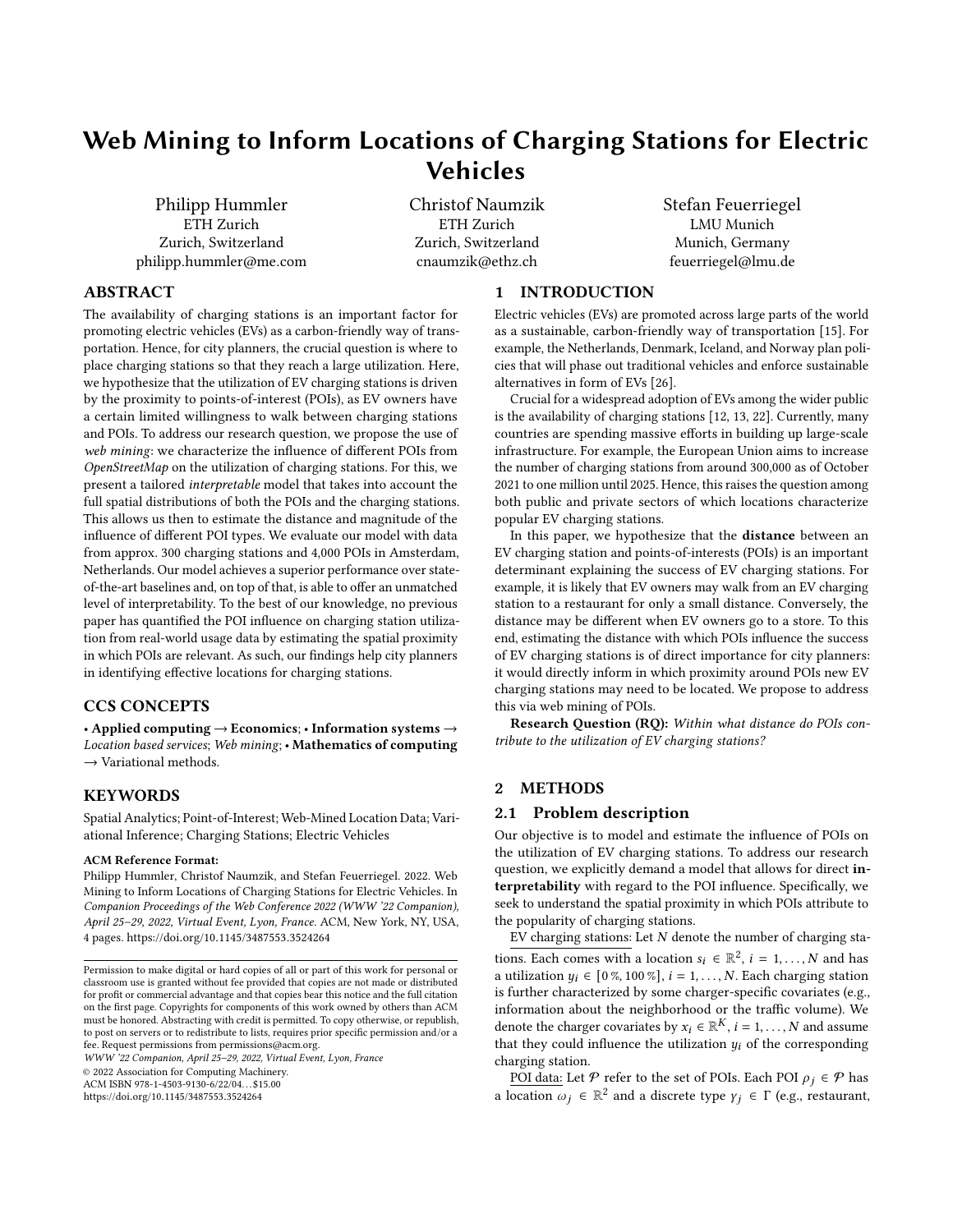Of note, hyperparameters in the above POI model are absent. Rather, all parameters can be directly estimated from observational data. The training of our POI model took less than two minutes using a 12-core CPU. For the evaluation, we split the data into a training and a test set using an 80:20 ratio.

## 2.5 Baselines

We compare our model against several state-of-the-art baselines for POI modeling, which combine (1) feature engineering and (2) a prediction model. Here, our feature engineering is analogous to earlier research [\[9,](#page-3-10) [11,](#page-3-11) [23,](#page-3-12) [25,](#page-3-13) [27,](#page-3-14) [28\]](#page-3-15):

- (1) Distance-based POI features [\[23,](#page-3-12) [28\]](#page-3-15): For each  $y_i$  and each POI type  $\gamma$ , we compute the distance between the location  $s_i$  of  $y_i$ and the closest POI of type  $\gamma$ . Hence, this provides the shortest distance to the next POI of a given type.
- (2) Density-based POI features [\[9–](#page-3-10)[11,](#page-3-11) [25,](#page-3-13) [27\]](#page-3-14): For each observation  $y_i$  at location  $s_i$  and each POI type  $\gamma$ , we count the number of POIs of type  $\gamma$  at locations  $\omega_j$  within a given distance  $D_n^{\gamma}$ max to the observation; i.e.,  $\rho_j \in \mathcal{P}$ :  $s_i - \omega_j < D_{\text{max}}^Y$ . Hence, this captures the relative density of POIs within a spatial area. Here,  $D_{\text{max}}^{\gamma}$  is tuned via grid search.

Using the above feature engineering, we then use the following spatial baselines: geographically weighted regression (GWR) [\[3\]](#page-3-16), linear kriging [\[1\]](#page-3-7), RF kriging with random forest [\[14\]](#page-3-6), and a deep neural network [\[14\]](#page-3-6).

#### 3 DATA

EV charging stations: Our data comprises  $N = 287$  charging stations from Amsterdam [\[2\]](#page-3-17). For them, we generated a dataset consisting of location  $s_i$  and average utilization  $y_i$ .<sup>[5](#page-2-0)</sup>

For each charging station, additional charger covariates  $x_i$  were retrieved: the population density of the neighborhood; the average income per person in the neighborhood (log-transformed); the car density of the neighbourhood; and a binary dummy whether a major road is within 250 m. Here, neighborhood refers to one of the 15 official boroughs for administrative purposes.

POI data: POIs were obtained from OpenStreetMap.<sup>[6](#page-2-1)</sup> For better interpretability, we choose the following POI types  $y$ : (i) restaurants, (ii) stores (i.e., clothing stores, department stores, grocery stores, supermarkets, and shopping malls), (iii) education (i.e., schools and universities), and (iv) public transportation (i.e., stations for bus, metro, and train). The latter is relevant for Amsterdam as it is common for employees from outside of Amsterdam to use so-called park-and-ride offers to travel to the city center. As a result, our dataset contains 4,036 POIs.

#### 4 RESULTS

Overall performance: Table [1](#page-2-2) compares the different models across (1) the out-of-sample root mean squared error (RMSE) in predicting  $y_i$  and (2) the log-likelihood of the corresponding model.

<span id="page-2-1"></span><sup>6</sup>https://www.[openstreetmap](https://www.openstreetmap.org).org

<span id="page-2-2"></span>For the baselines, we report variants with and without POI features. The additional POI information improved the performance of GWR and linear kriging, while the opposite is true for RF kriging and the neural network. Our POI model outperforms all baselines.

| Model [feature engineering]             | <b>RMSE</b> | Log-lik.      |  |
|-----------------------------------------|-------------|---------------|--|
| GWR [none]                              | 1.164       | $-86.396$     |  |
| GWR [both]                              | 1.131       | $-84.793$     |  |
| Linear kriging [none]                   | 1.116       | $-84.102$     |  |
| Linear kriging [both]                   | 1.094       | $-82.979$     |  |
| RF kriging [none]                       | 1.148       | $-85.638$     |  |
| RF kriging [both]                       | 1.162       | $-86.285$     |  |
| Neural network [none]                   | 1.125       | $-84.501$     |  |
| Neural network [both]                   | 1.200       | $-88.102$     |  |
| POI model (ours)                        |             | 1.066 -81.561 |  |
| Note: Best value per column is in bold. |             |               |  |

#### Table 1: Out-of-sample performance of the different models.

Interpretation of POI influence: We now proceed by answering our research question. Here, we remind that a core strength of our POI model is its ability to estimate the parameters describing the influence of different POI types. Specifically, we can interpret both (1) the maximimum distance  $\theta_Y$  ("radius") and (2) the magnitude of the effect,  $\overline{\alpha}_{\gamma}$ . See Sec. [2.3](#page-1-4) for details. The estimation results are in Table [2.](#page-2-3)

We arrive at the following findings in response to our research question: (1) The influence of POIs varies across different types. The largest distance  $\theta_Y$  for a non-zero influence is found for POIs of type "education". Here, the distance is approx. twice as large as the corresponding distance for restaurants, stores, and public transportation stops. This implies that, on average, EV owners are more willing to walk longer between charging stations and education-related POIs (i.e., schools or universities). For example, our model estimates the walking distance to 297 m for restaurants and to 643 m for buildings for education. (2) Schools and universities have the largest overall effect size in attracting a high utilization of EV charging stations.

<span id="page-2-3"></span>

| <b>Distance</b> | Magnitude |                                                            |
|-----------------|-----------|------------------------------------------------------------|
|                 |           | SD                                                         |
| 0.297           | 0.002     | 0.007                                                      |
| 0.279           | 0.001     | 0.004                                                      |
| 0.643           | 0.031     | 0.055                                                      |
| 0.351           | 0.003     | 0.013                                                      |
|                 |           | Cut-off $\theta_W$ [in km] Average effect $\bar{\alpha}_W$ |

#### Table 2: Estimated parameters of the POI influence.

Finally, we also plot the remaining spatial heterogeneity  $h_0$  in Fig. [1.](#page-3-18) Here, for instance, we observe a strong negative influence in the northwest of Amsterdam that gradually becomes weaker when moving towards the southeastern part of the city. This points to neighborhoods where the baseline utilization is high.

Sensitivity analysis: Our model allows for different degrees of freedom: one can use (1) different functions  $g$  to model the charger influence (e.g., neural networks as a non-linear alternative) and (2) different kernel functions. In addition to the ReLU kernel, we also tested a Gaussian kernel function. The Gaussian kernel yields a decay following a normal distribution as the distance increases, i.e.,  $k_Y(s, \omega; \theta_Y) = \exp \left(-\frac{\|s - \omega\|^2}{2\theta^2}\right)$  $\frac{2-\omega_{\parallel}}{2\theta_{W}^{2}}$  . Results are in Table [3.](#page-3-19) The ReLU kernel outperforms the Gaussian kernel. The neural network out-

performs the linear choice for  $g$  at the expense of interpretability.

<span id="page-2-0"></span><sup>&</sup>lt;sup>5</sup>Specifically, the utilization was obtained by repeatedly querying the public API https://www.nuon.[nl/ev/publiek/kaartoplaadpunten](https://www.nuon.nl/ev/publiek/kaartoplaadpunten.do).do every minute about the realtime usage status. Altogether, this resulted in ∼150 million observations for an eightmonth period (July 01, 2013 through January 31, 2014). These were then aggregated into an overall utilization per charging station. For charging stations with multiple outlets, the mean utilization of all outlets was used.